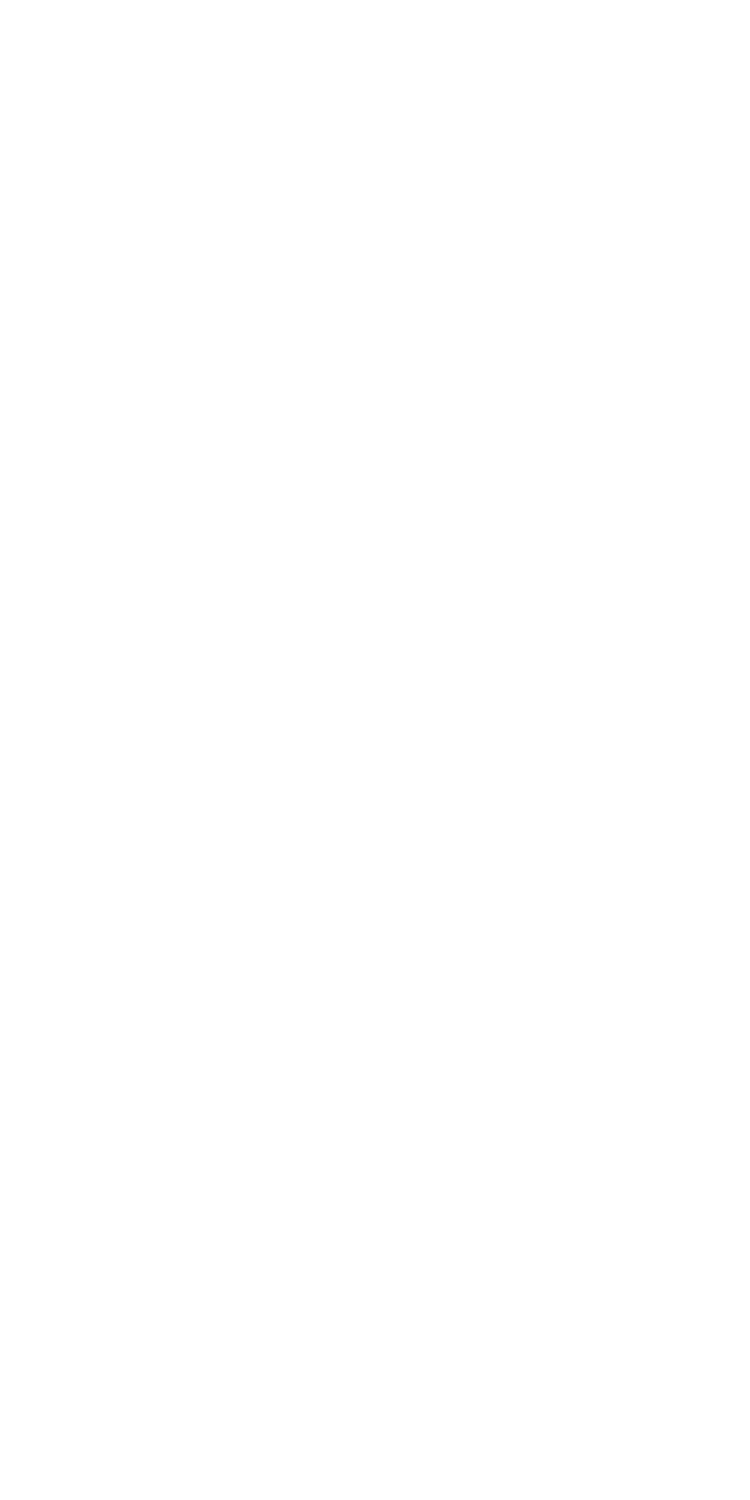# **ARBITRATOR ACCREDITATION RULES**

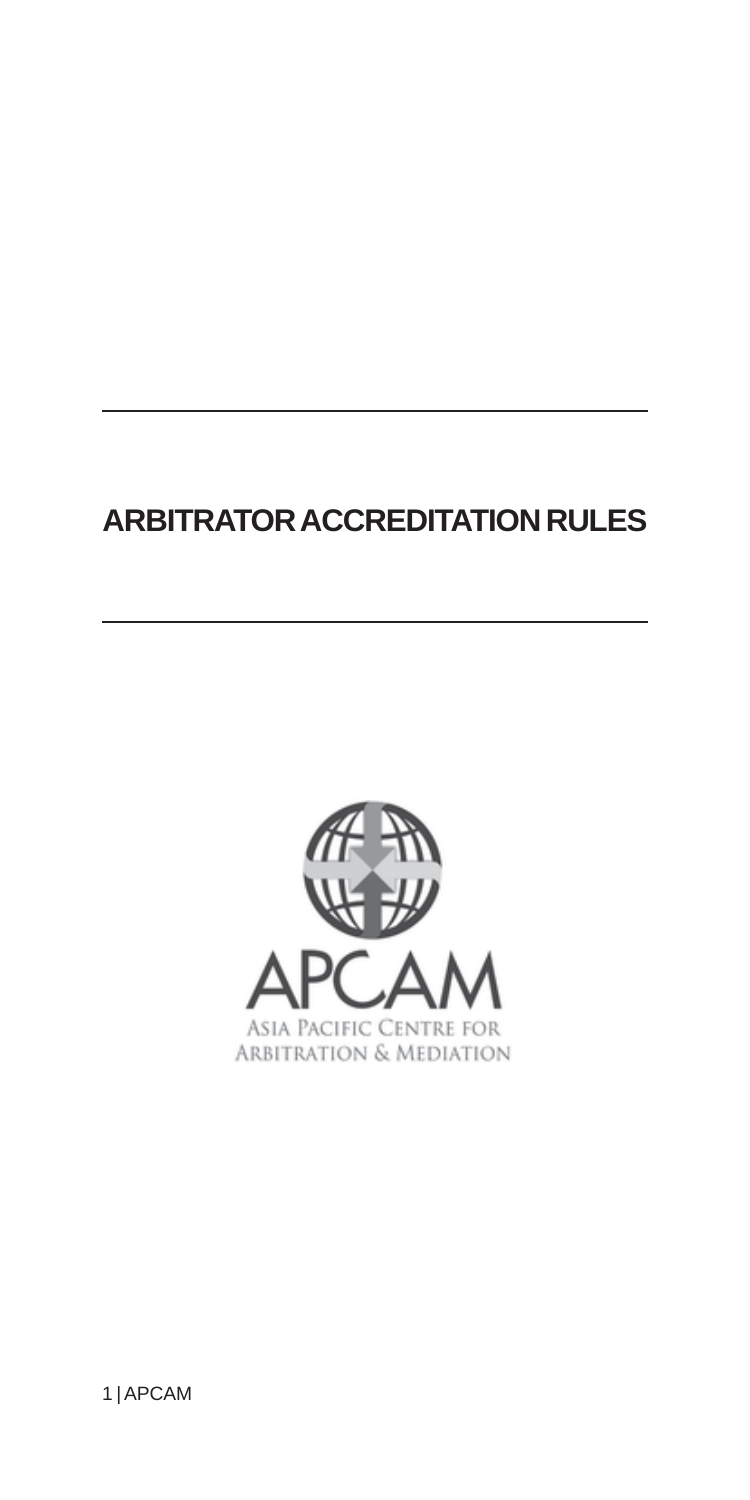APCAM ARBITRATOR ACCREDITATION RULES

# **NOTES**

2 | APCAM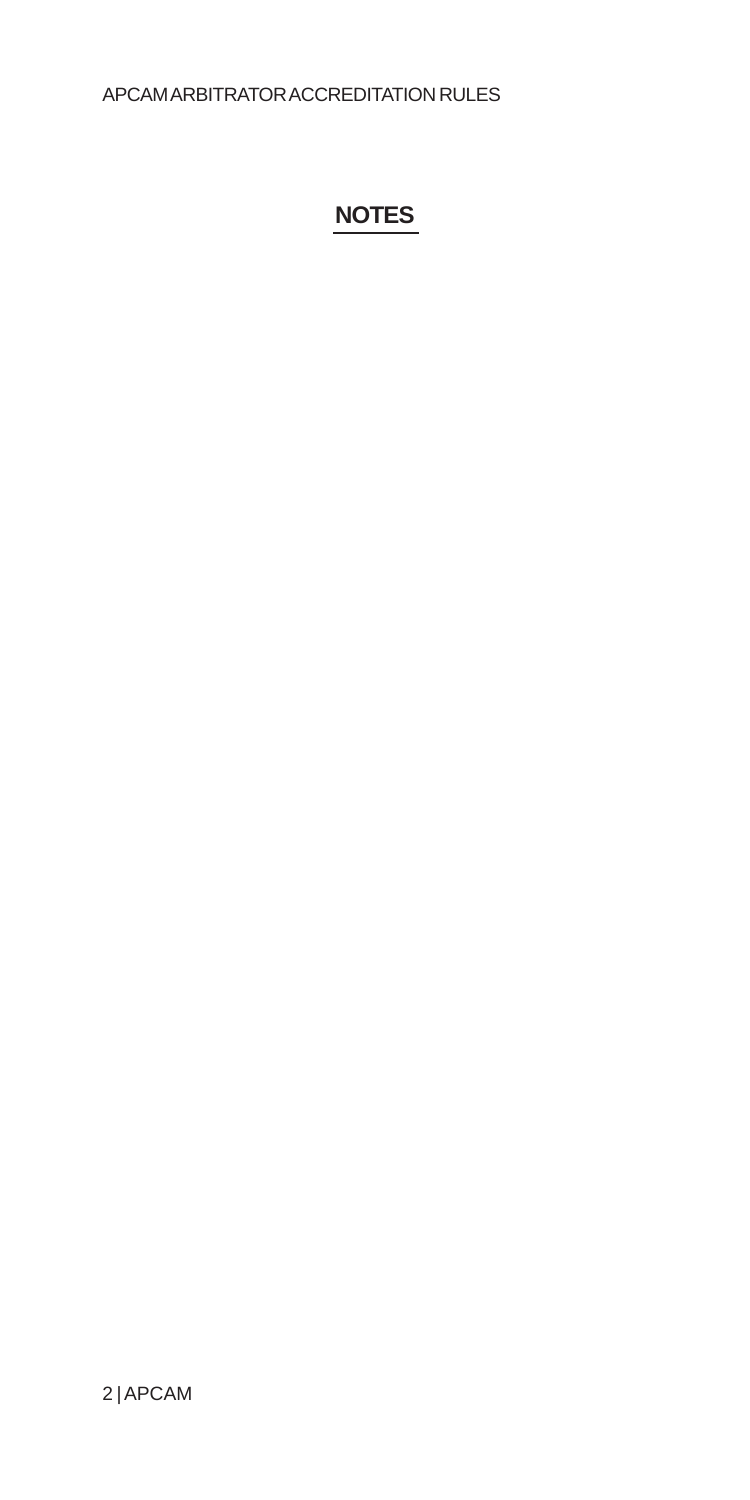# **APCAM ARBITRATOR ACCREDITATION RULES**

| 1.  | <b>Accreditation System</b>                                          | 6  |
|-----|----------------------------------------------------------------------|----|
| 2.  | Levels of Accreditation                                              | 6  |
| 3.  | Benefits of becoming APCAM<br><b>Certified Arbitrator</b>            | 8  |
| 4.  | <b>APCAM Qualifying Assessment</b><br>Programs (QAP)                 | 9  |
| 5.  | QAP-1 (For APCAM Accredited Arbitrator)                              | 9  |
| 6.  | QAP-2 (For APCAM Certified Arbitrator)                               | 10 |
| 7.  | QAP-3 (For APCAM International<br>Certified Arbitrator)              | 12 |
| 8.  | <b>APCAM Experience Qualification Path</b><br>(EQP)                  | 14 |
| 9.  | <b>APCAM Reviewer</b>                                                | 17 |
| 10. | APCAM Assessor and Procedure for<br><b>Consistent QAP Evaluation</b> | 17 |
| 11. | Guidelines to Assessors for QAP<br>Evaluation                        | 18 |

━━₩∷

3 | APCAM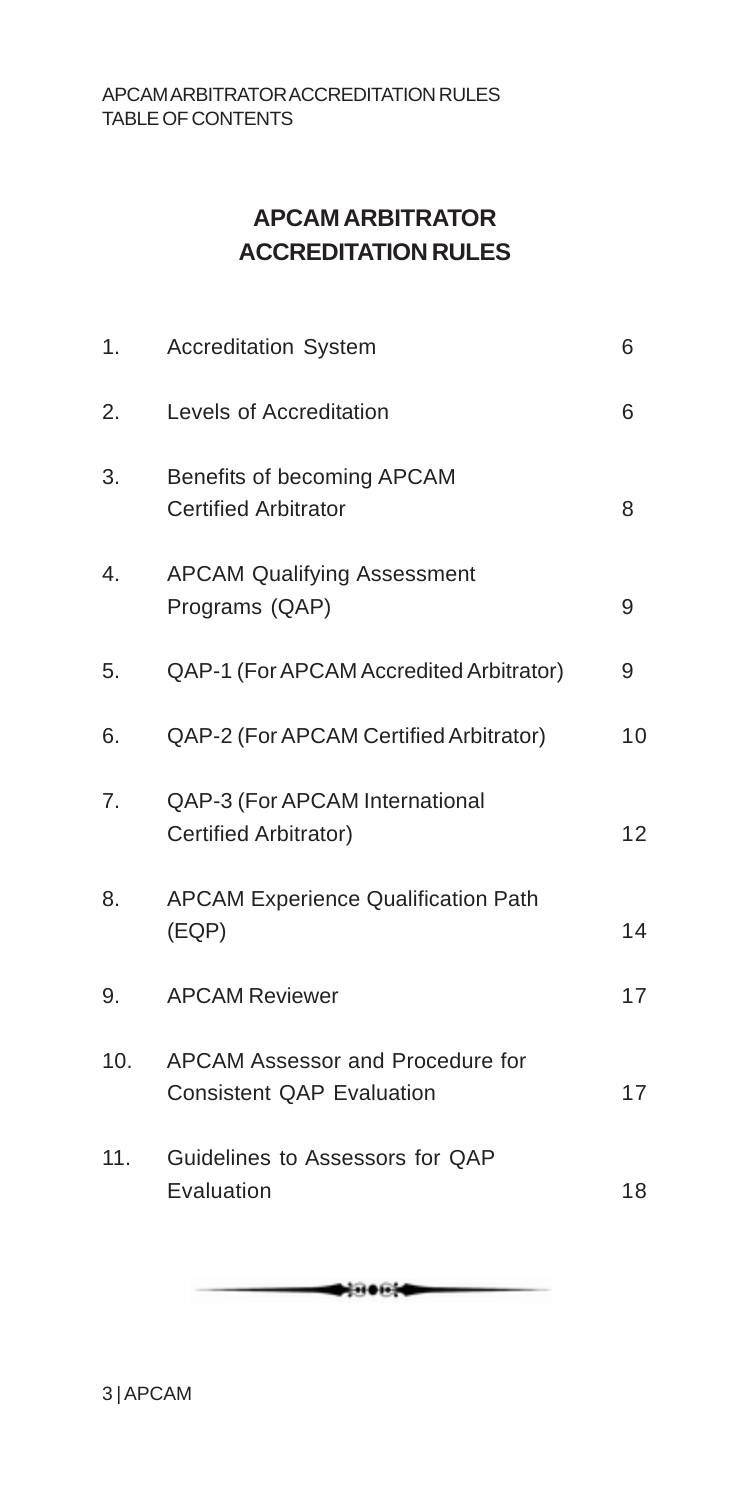#### APCAM ARBITRATOR ACCREDITATION RULES

4 | APCAM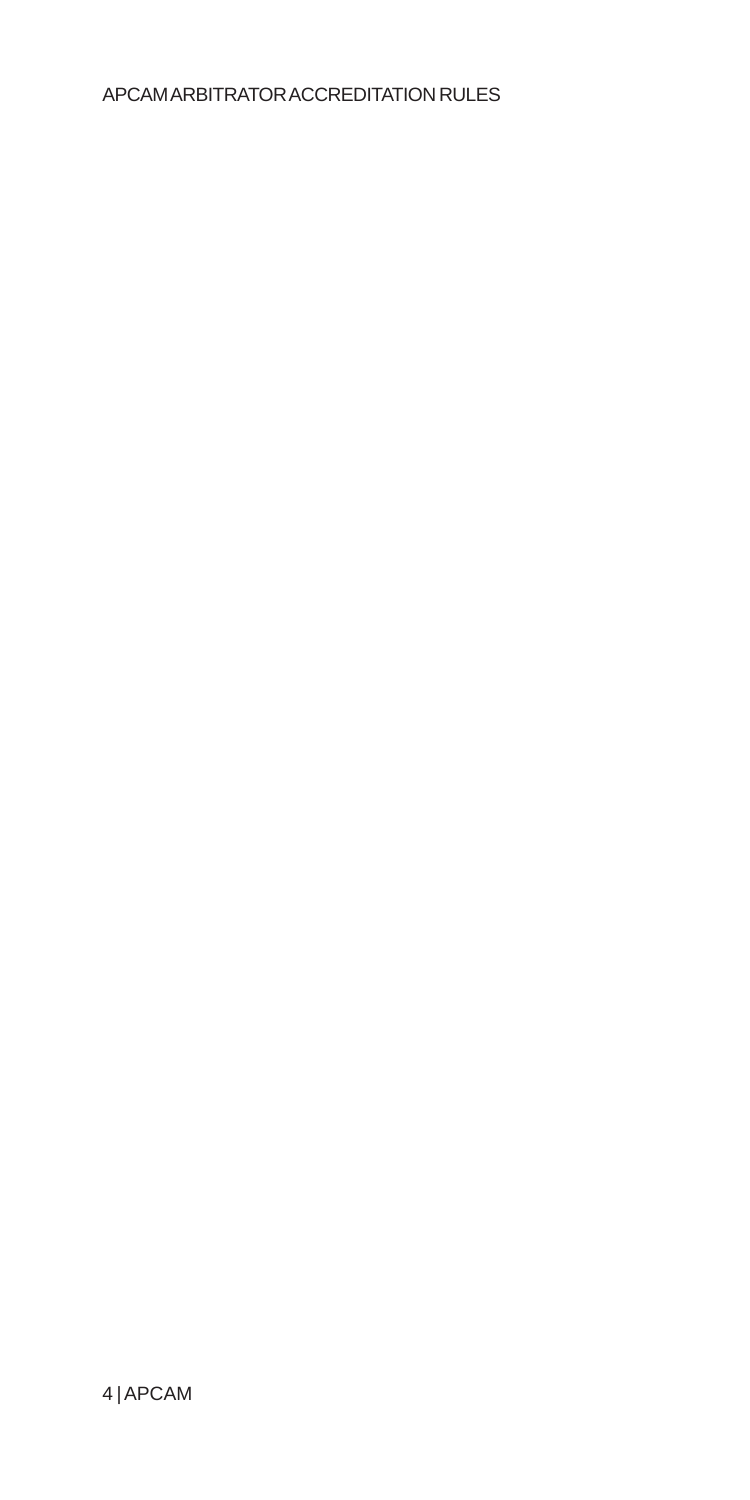# **ASIA-PACIFIC CENTRE FOR ARBITRATION AND MEDIATION (APCAM)**

#### **ARBITRATOR ACCREDITATION RULES**

The APCAM Arbitrator Accreditation Rules is a professional standards process developed by the Asia Pacific Centre for Arbitration & Mediation (APCAM) to certify professional arbitrators.

All the APCAM Centres maintain a panel of skilled and experienced arbitrators from diverse jurisdictions, based on domain knowledge and expertise in various sectors, trade and industry. Various reports and feedbacks obtained from experts and users have emphasized strong preference for accreditation and proper training for arbitrators and that the criteria for inclusion of arbitrators on panels must be made more stringent. Responses also suggested that arbitral institutions must keep records of the performance of all arbitrators appointed by them and review them annually. Different grades or categories of accreditation reflect different levels of skill and experience and are given on satisfaction of the criteria set for each grade or category. These rules have been made with stringent accreditation norms for creating high standard of excellence and proficiency among arbitrators for creating a common pool of arbitrators from different jurisdictions, which will be available in all APCAM institutions in the region, so as to guarantee quality and transparency, enabling credible, competent and professional outcome in dispute resolution.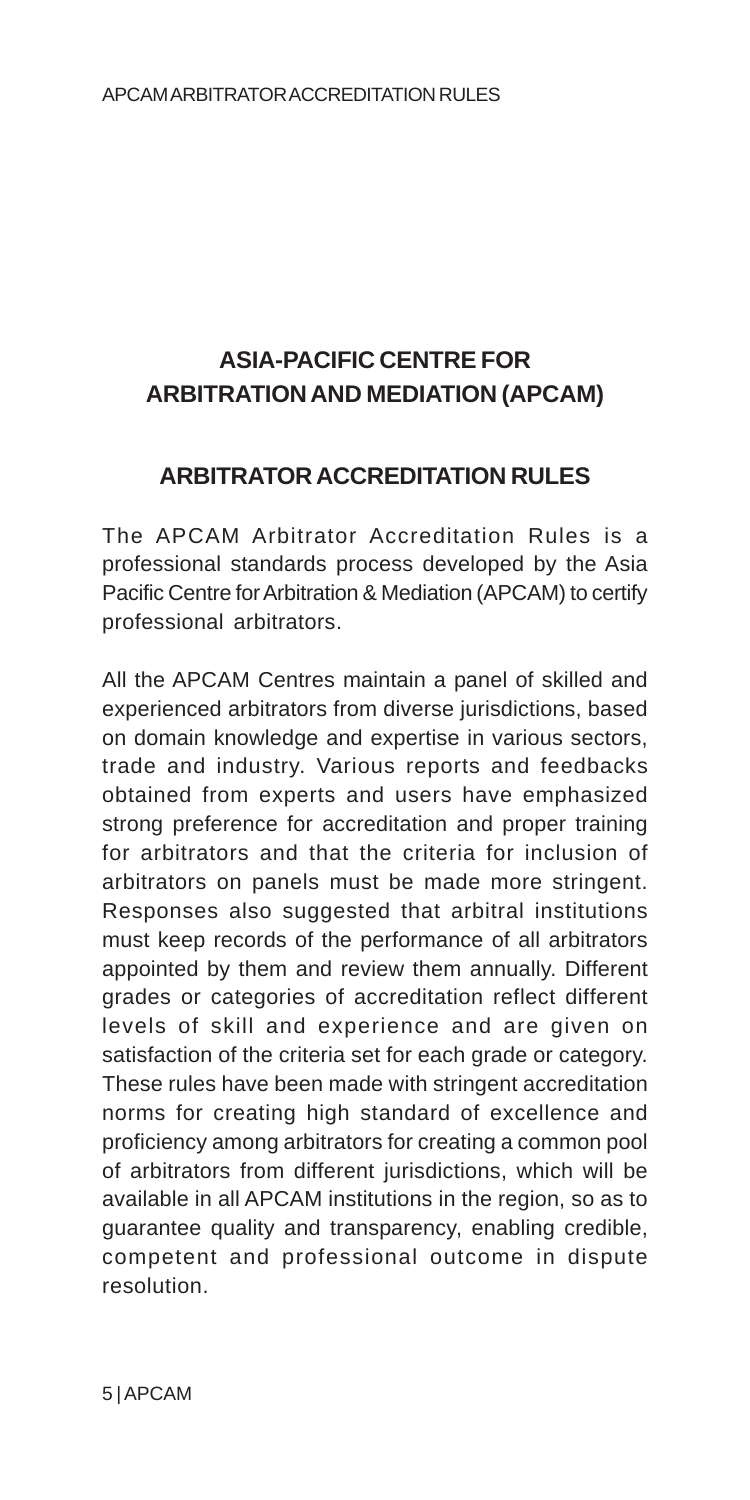#### **ACCREDITATION SYSTEM**

The APCAM Accreditation system follows a multi-level approach by which arbitrators with diverse proficiency and experience are recognised, giving exposure and growth options for professional arbitrators and giving options for users to select different grades of arbitrators based on their requirement. This ladder-step approach helps young and new professionals to get more work through greater exposure and step-up their accreditation based on experience.

The accreditation is also based on the Feedback given by experts on the quality of the arbitrator, so that the quality and ethical transparency is made available to the user while selecting the arbitrator, which enhances the value propositions behind APCAM Accreditation process.

The APCAM Accreditation will be accessible on equal basis to all arbitrators regardless of their gender, race, ethnicity, age, religion, sexual orientation or other personal characterisation. The Arbitrator accreditation will be purely based on evaluation under the respective QAP's.

## **LEVELS OF ACCREDITATION**

As per APCAM Accreditation System, there are three levels As per APCAM Accreditation System, there are three levels of Accreditation.

- 1. APCAM Accredited Arbitrator (AAA)
- 2. APCAM Certified Arbitrator (ACA)
- 3. APCAM International Certified Arbitrator (AICA)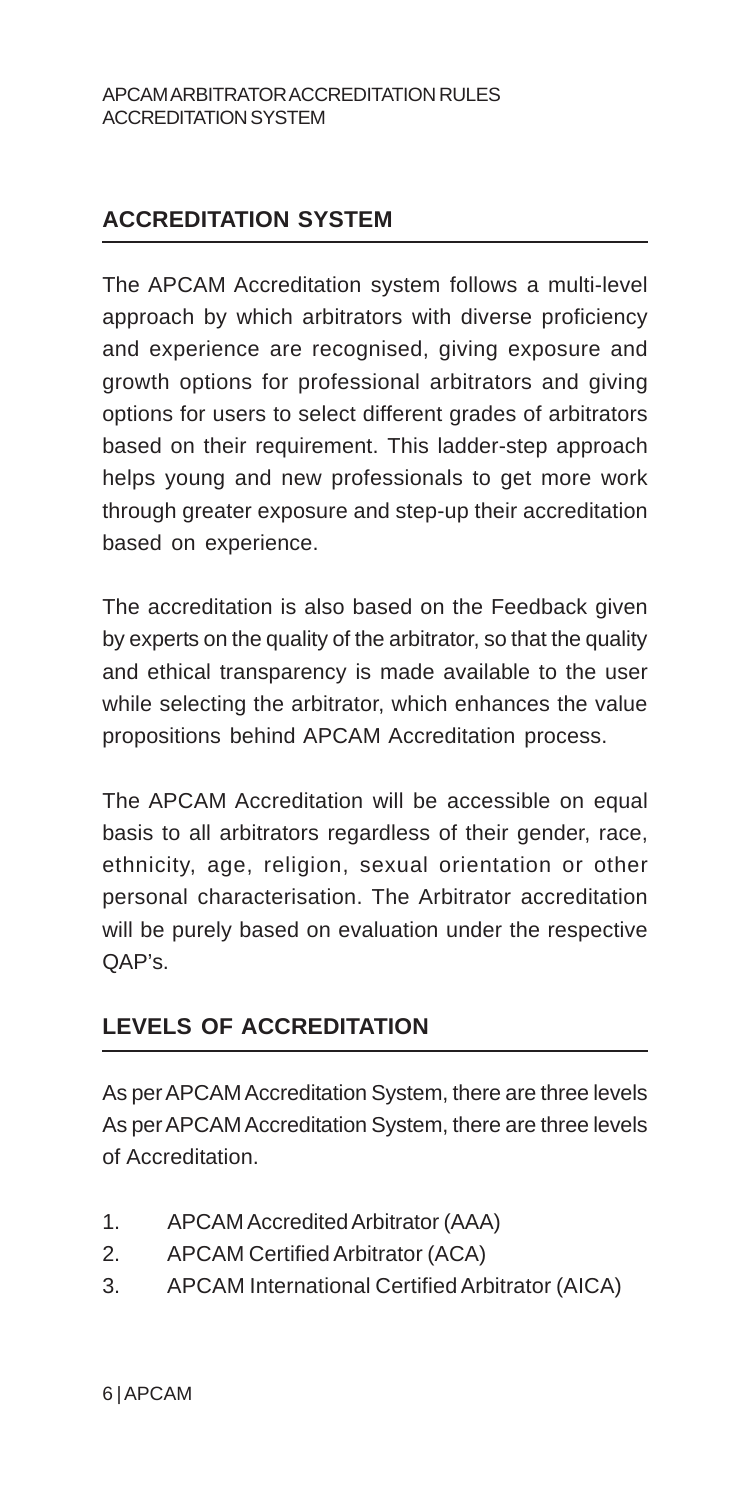APCAM Accreditation is given as per the Qualifying Assessment Programs (QAP) or under the Experience Qualification Path (EQP).

## **1. APCAM Accredited Arbitrator (AAA):**

This is the entry level accreditation provided by APCAM to recognise junior arbitrators. The candidate should complete an APCAM certified Arbitrator Training Program or an APCAM approved Arbitrator Training Program along with an APCAM Top-up program, within the two-year period immediately preceding the date of application. . An Accredited Arbitrator shall not be entitled to act as a Sole-arbitrator or Presiding-Arbitrator and has a monetary limit of disputes not exceeding 1 million Euros. A candidate can apply for AAA under QAP-1.

#### **2. APCAM Certified Arbitrator (ACA):**

An Arbitrator, who has completed an APCAM certified Arbitrator Training Program or an APCAM approved Arbitrator Training Program along with an APCAM Topup program, after completing fifteen arbitrations as a co-arbitrator is eligible to apply for accreditation as APCAM Certified Arbitrator. Certified Arbitrator will be eligible to act as Sole-Arbitrator or Co-Arbitrator and has no monetary limit in dispute amount. A candidate can apply for ACA under QAP-2.

#### **3. APCAM International Certified Arbitrator (AICA):**

An Arbitrator, who has completed an APCAM certified Arbitrator Training Program or an APCAM approved Arbitrator Training Program along with an APCAM Topup program, after completing thirty-five arbitrations as a co-arbitrator or sole-arbitrator is eligible to apply for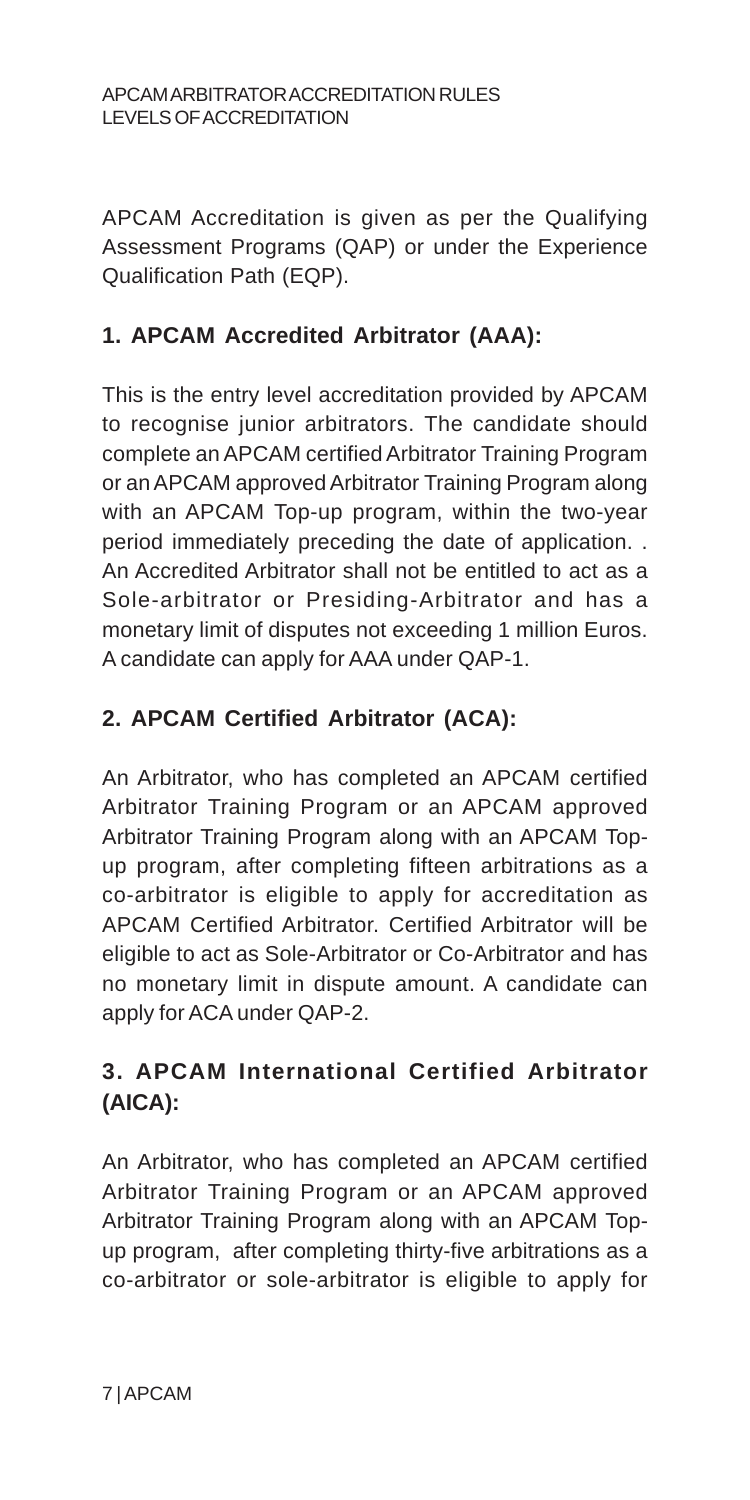accreditation as APCAM International Certified Arbitrator. International Certified Arbitrator will be eligible to act as Presiding Arbitrator, Sole-Arbitrator or Co-Arbitrator and has no monetary limit in dispute amount. A candidate can apply for AICA under QAP-3.

#### **BENEFITS OF BECOMING APCAM CERTIFIED ARBITRATOR**

- Only APCAM Certified Arbitrators will be empanelled as arbitrators with all APCAM centres in the Asia-Pacific region of approximately ten countries, and featured in the APCAM website, enabling visibility in all these countries.
- Enlistment in APCAM website gives the arbitrators greater exposure and growth options as international professional arbitrators, helping them to enhance their knowledge, skills, multicultural awareness and networking opportunities.
- Certified Arbitrators will have a unique profile page containing all details, brief profile, complete with a Feedback Digest, and are searchable by users.
- All accredited and certified arbitrators will receive exclusive updates and news and priority subscription to events, seminars and conferences organised by APCAM or in collaboration with other APCAM Partners.
- i APCAM International Certified Arbitrators are also offered to become Reviewers of other Arbitrators who would prepare the Feedback Digest.
- i APCAM International Certified Arbitrators and Certified Arbitrators are also offered to become Assessors under the respective QAPs.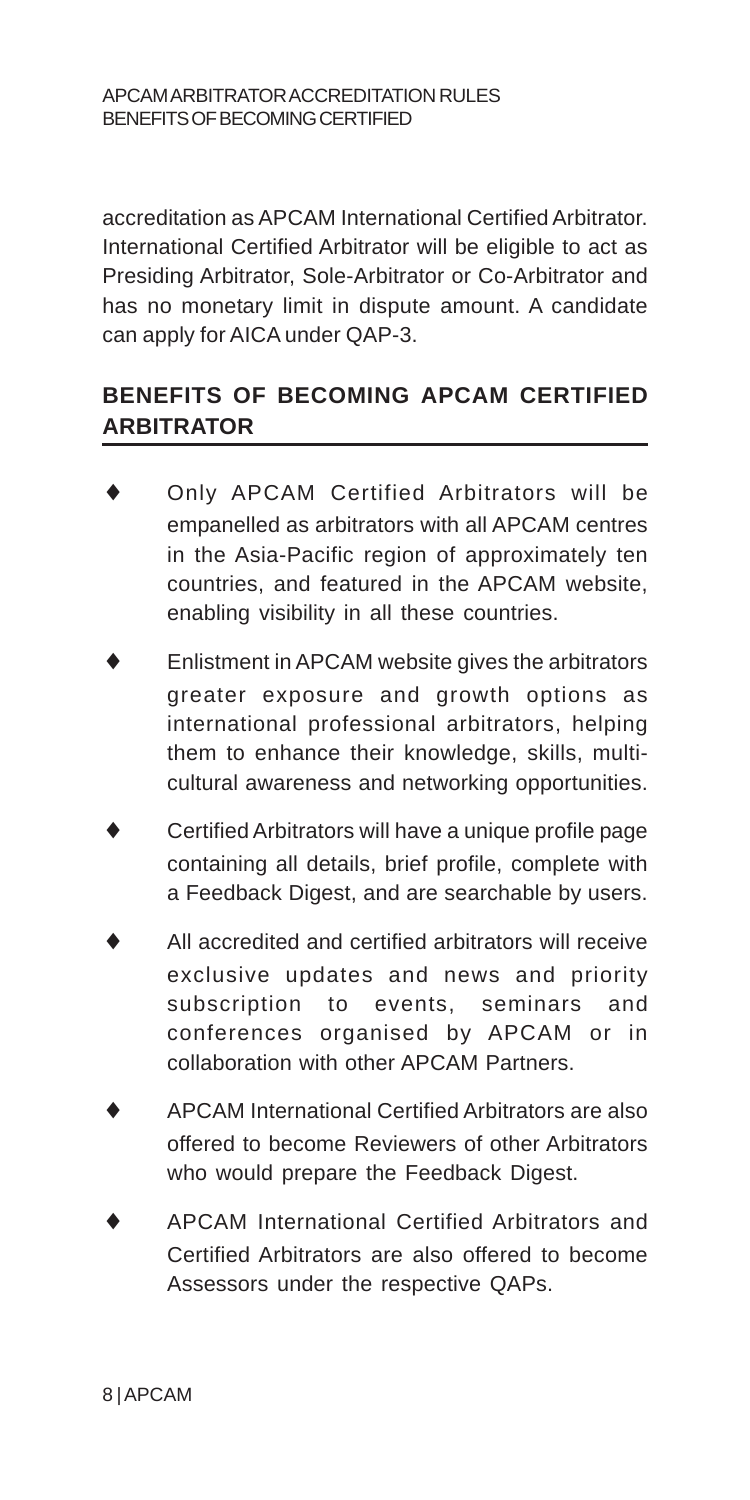## **APCAM QUALIFYING ASSESSMENT PROGRAMS (QAP)**

#### **QAP-1 (For APCAM Accredited Arbitrator)**

QAP-1 is applicable to a candidate who has successfully completed an APCAM certified Arbitrator Training Program or an APCAM approved Arbitrator Training Program along with an APCAM Top-up program, within the two-year period immediately preceding the date of application.

**Evaluation of Arbitration Knowledge:** The applicant shall provide the copy of the certificate of arbitration training and shall have to demonstrate arbitration knowledge either by submitting an assignment given to him/her which would cover topics on arbitration theory, arbitration rules, professional code and ethical standards or by attending an interview conducted by APCAM, as decided by the Accreditation Committee. On evaluation of the assignment or interview, the applicant should get a minimum of 55% score. On failure to get the minimum grade, the applicant will be able to apply again, only after a period of 3 months.

**Assessor & Fee:** The Assessor for QAP-1 would be a selected APCAM Certified Arbitrator or above. Fee for QAP- $1· € 100.00$ 

**Annual Fees:** The annual fees payable by an APCAM Accredited Arbitrator for listing in the APCAM website will be € 50.00. The annual fees received will go towards supporting APCAM's work and operations in maintaining high standards of professional arbitration in the region, promoting arbitration and research initiatives. For new Arbitrators, fee will be payable within eight weeks of being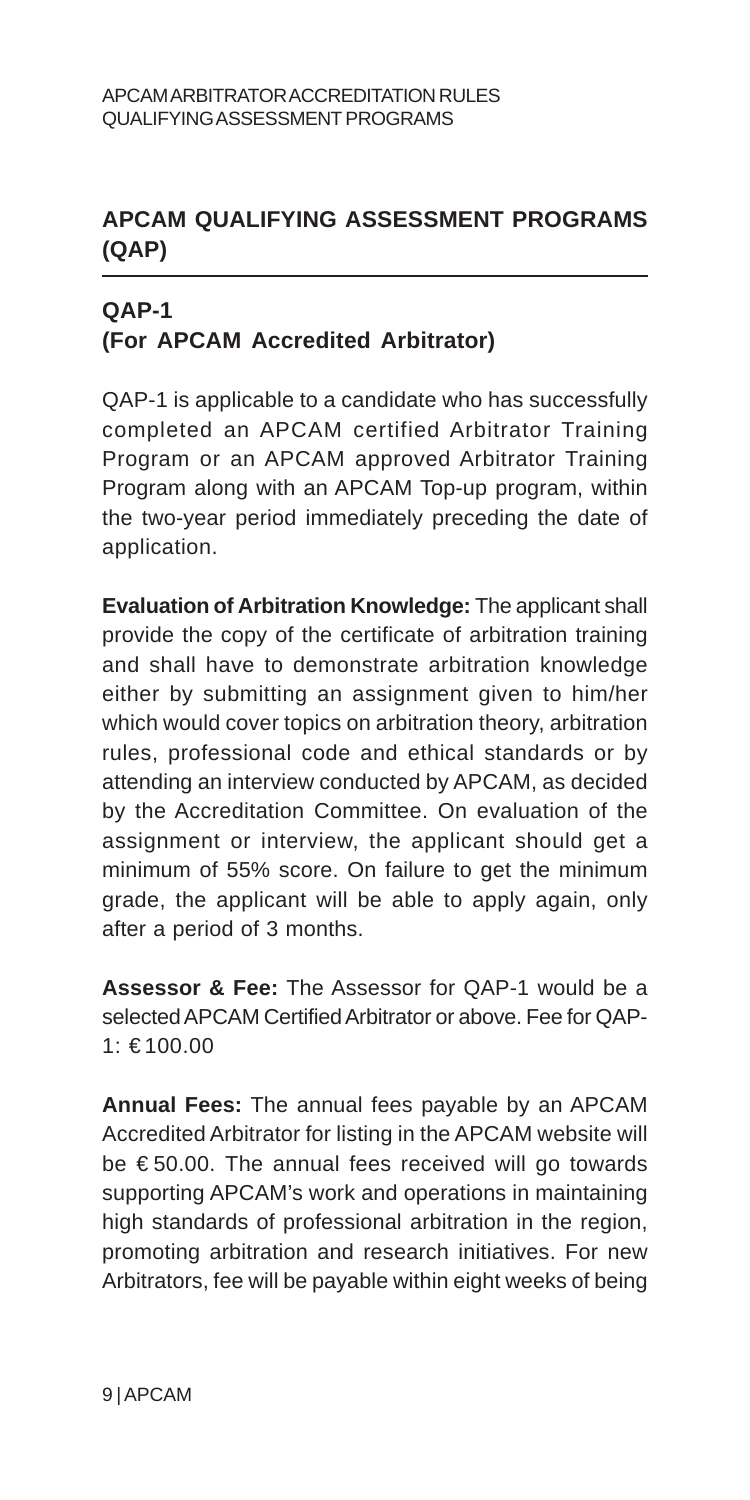notified that their application has been successful. For existing Arbitrators, fees are payable by 15 April of each calendar year.

# **QAP-2 (For APCAM Certified Arbitrator)**

QAP-2 is applicable to an Arbitrator who has successfully completed an APCAM certified Arbitrator Training Program or an APCAM approved Arbitrator Training Program along with an APCAM Top-up program, and who has completed fifteen arbitrations as a co-arbitrator. Applicant shall provide documentary evidence to show the level of experience as an arbitrator.

The Applicant will be entitled to avail the benefit of attendance in recognized programs, like arbitration workshops, seminars, conferences, training programs, courses etc. Such programs can be taken in lieu of numbers of arbitration, provided only a maximum of three, will be accepted.

**Evaluation of Arbitration Knowledge:** The applicant shall provide the copy of the certificate of arbitration training and records of specific subject-knowledge. (S)he shall have to demonstrate arbitration knowledge either by submitting an assignment given to him/her which would cover topics on arbitration theory, arbitration rules, professional code and ethical standards or by attending an interview conducted by APCAM, as decided by the Accreditation Committee. The applicant shall also draft an arbitral award based on the assignment given by the Accreditation Committee. On evaluation of the assignment or interview and the arbitral award, the applicant should get a minimum of 60% score. On failure to get the minimum score, the applicant will be able to apply again, only after a period of three months.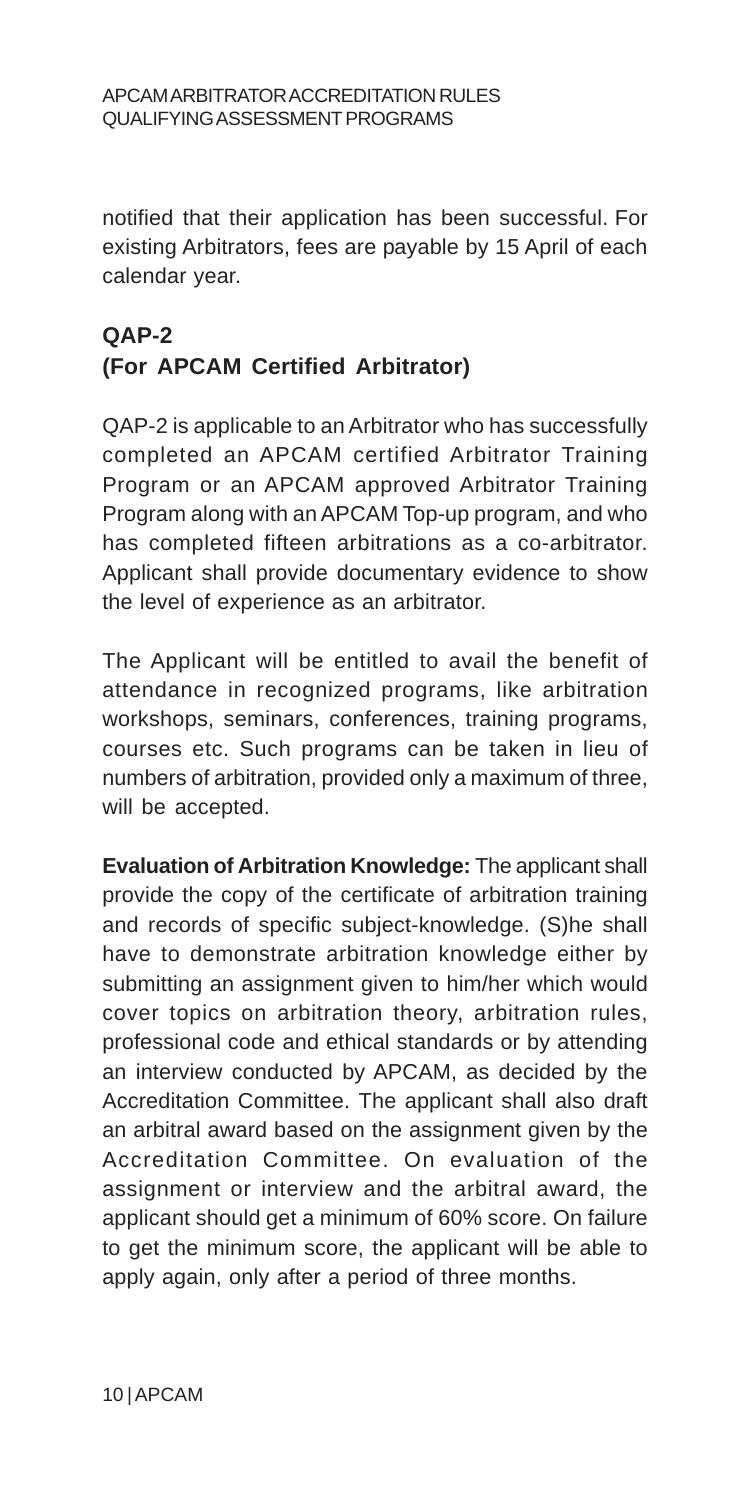**Evaluation of Arbitration Experience:** Eligible Arbitrator, who successfully completes the Arbitration Knowledge evaluation, will be evaluated for arbitration experience and proficiency. This shall be based on assessment of Feedback forms collected from at least five individuals who have witnessed the Applicant acting as a coarbitrator (e.g. counsel, co-arbitrator or presidingarbitrator) and through an interview between the Applicant and Assessors or by other means of assessing an applicant's competency in arbitration, as approved by Accreditation Committee. The applicant should have at least a minimum of 60% "3" rating or above in the Feedback forms and in the interview.

On successful evaluation, the Feedbacks could become a base for the Feedback Digest which would be included in the Arbitrator's Profile.

Once accredited and enlisted, the certified arbitrator shall update the Feedback digest regularly through their reviewers or at any rate once in two years, with Feedback forms of at least five individuals who have witnessed the arbitrator acting as a co-arbitrator or sole-arbitrator. If the Feedback Digest is not updated or if the annual fee is not paid APCAM reserves its right to de-list the arbitrator from the APCAM website.

**Assessor & Fee:** The Assessor for QAP-2 would be a selected APCAM International Certified Arbitrator. Fee for QAP-2: € 150.00

**Annual Fees:** The annual fees payable by an APCAM Certified Arbitrator for listing in the APCAM website will be € 75.00. The annual fees received will go towards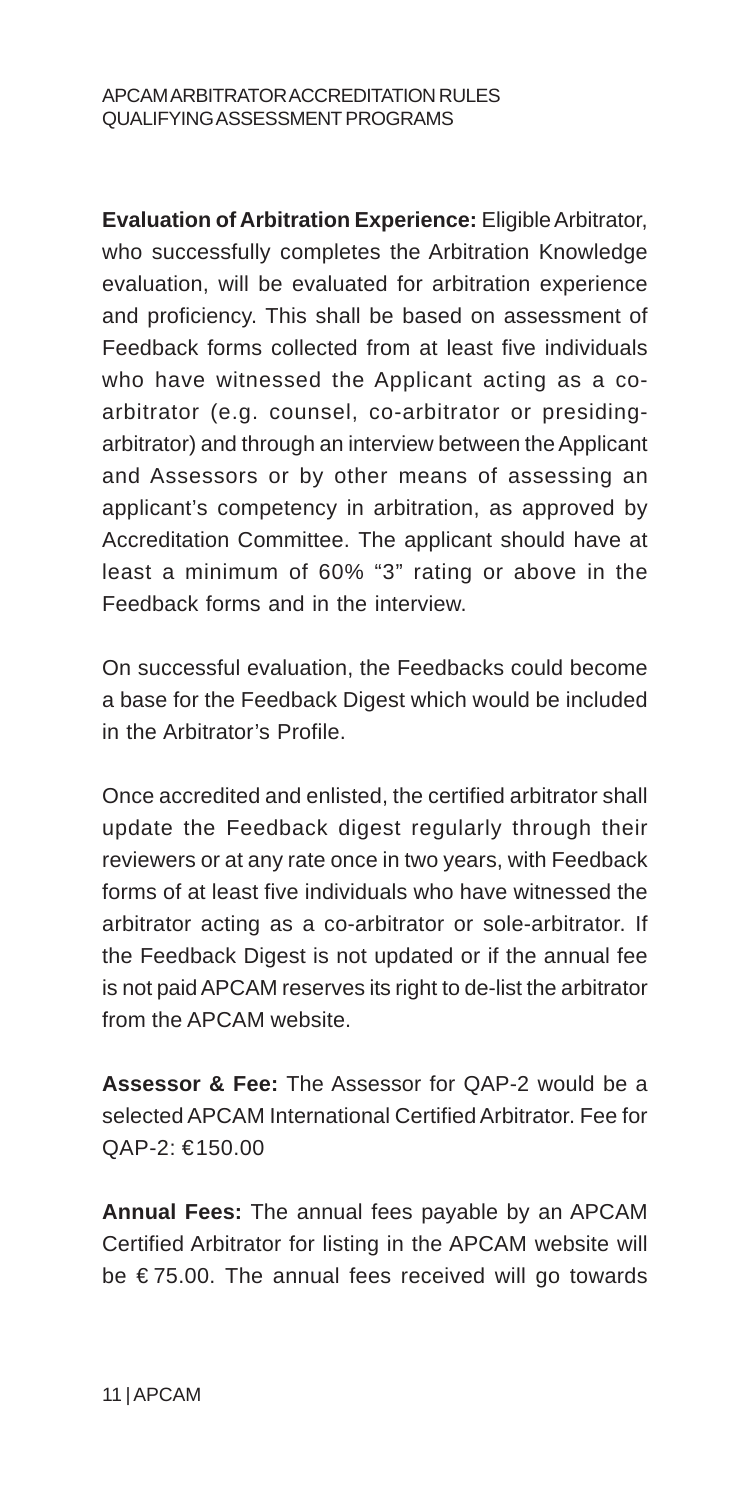supporting APCAM's work and operations in maintaining high standards of professional arbitration in the region, promoting arbitration and research initiatives. For new Arbitrators, fee will be payable within eight weeks of being notified that their application has been successful. For existing Arbitrators, fees are payable by 15 April of each calendar year.

# **QAP-3 (For APCAM International Certified Arbitrator)**

QAP-3 is applicable to an Arbitrator who has successfully completed an APCAM certified Arbitrator Training Program or an APCAM approved Arbitrator Training Program along with an APCAM Top-up program, and who has completed thirty-five arbitrations as a co-arbitrator or sole-arbitrator. Applicant shall provide documentary evidence to show the level of experience as an arbitrator.

The Applicant will be entitled to avail the benefit of presentation or attendance in recognized programs, like arbitration workshops, seminars, conferences, training programs, courses etc. Such programs can be taken in lieu of numbers of arbitration, provided only a maximum of five, will be accepted.

**Evaluation of Arbitration Knowledge:** The applicant shall provide the copy of the certificate of arbitration training and records of specific subject-knowledge. (S)he shall have to demonstrate arbitration knowledge either by submitting an assignment given to them which would cover topics on arbitration theory, arbitration rules, professional code and ethical standards or by attending an interview conducted by APCAM, as decided by the Accreditation Committee. The applicant shall also draft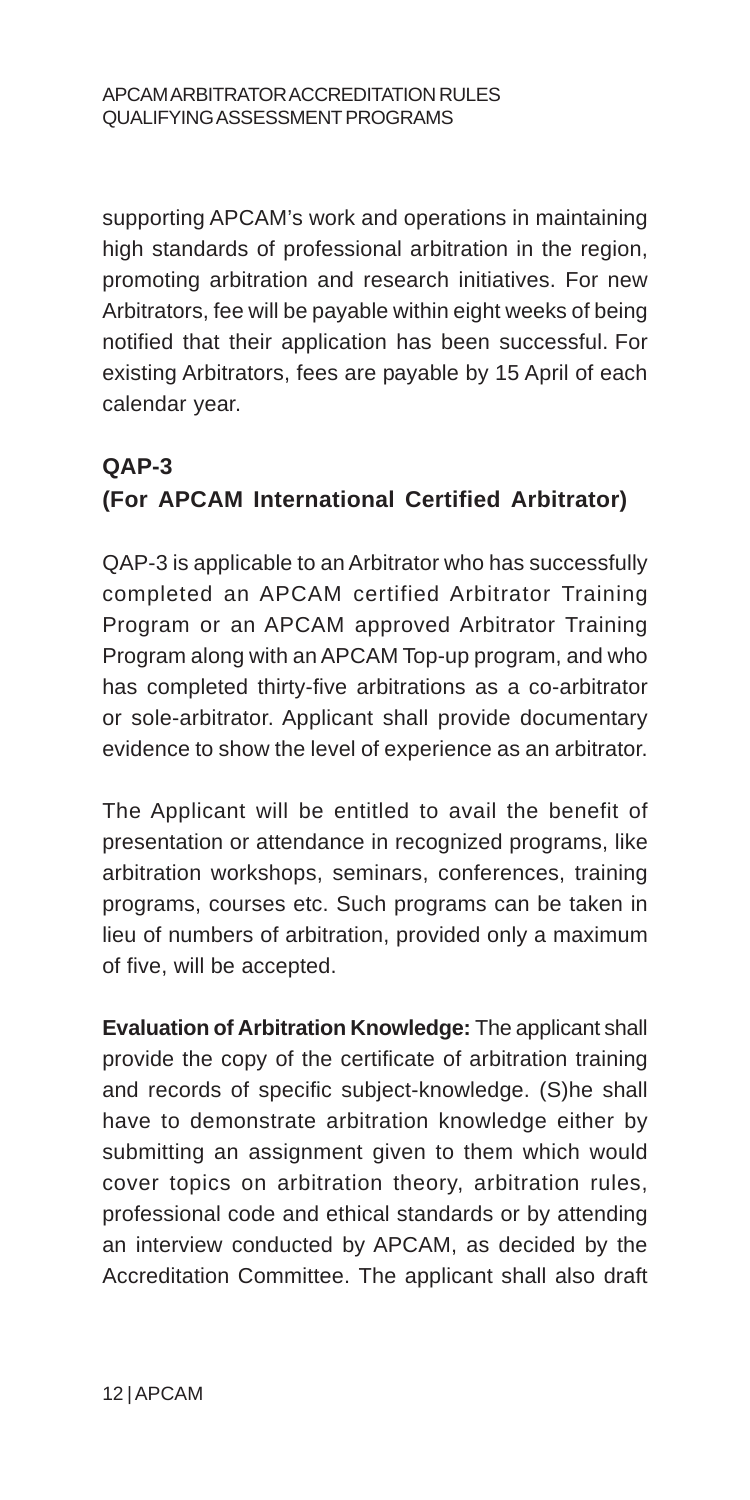an arbitral award based on the assignment given by the Accreditation Committee. On evaluation of the assignment or interview and the arbitral award, the applicant should get a minimum of 60% score. On failure to get the minimum score, the applicant will be able to apply again, only after a period of three months.

**Evaluation of Arbitration Experience:** Eligible Arbitrator, who successfully completes the Arbitration Knowledge evaluation, will be evaluated for arbitration experience and proficiency. This shall be based on assessment of Feedback forms collected from at least fifteen individuals who have witnessed the Applicant acting as a coarbitrator or sole-arbitrator (e.g. counsel, co-arbitrator or presiding-arbitrator) and through an interview between the Applicant and Assessors or by other means of assessing an applicant's competency in arbitration, as approved by Accreditation Committee. The applicant should have at least a minimum of 60% "3" rating or above in the Feedback forms and in the interview.

On successful evaluation, the Feedbacks could become a base for the Feedback Digest which would be put into the Arbitrator's Profile.

Once accredited and enlisted, the international certified arbitrator shall update the Feedback digest regularly through their reviewers or at any rate once in two years, with Feedback forms of at least fifteen individuals who have witnessed the arbitrator acting as a co-arbitrator, sole arbitrator or presiding-arbitrator. If the Feedback Digest is not updated or if the annual fee is not paid APCAM reserves its right to de-list the arbitrator from the APCAM website.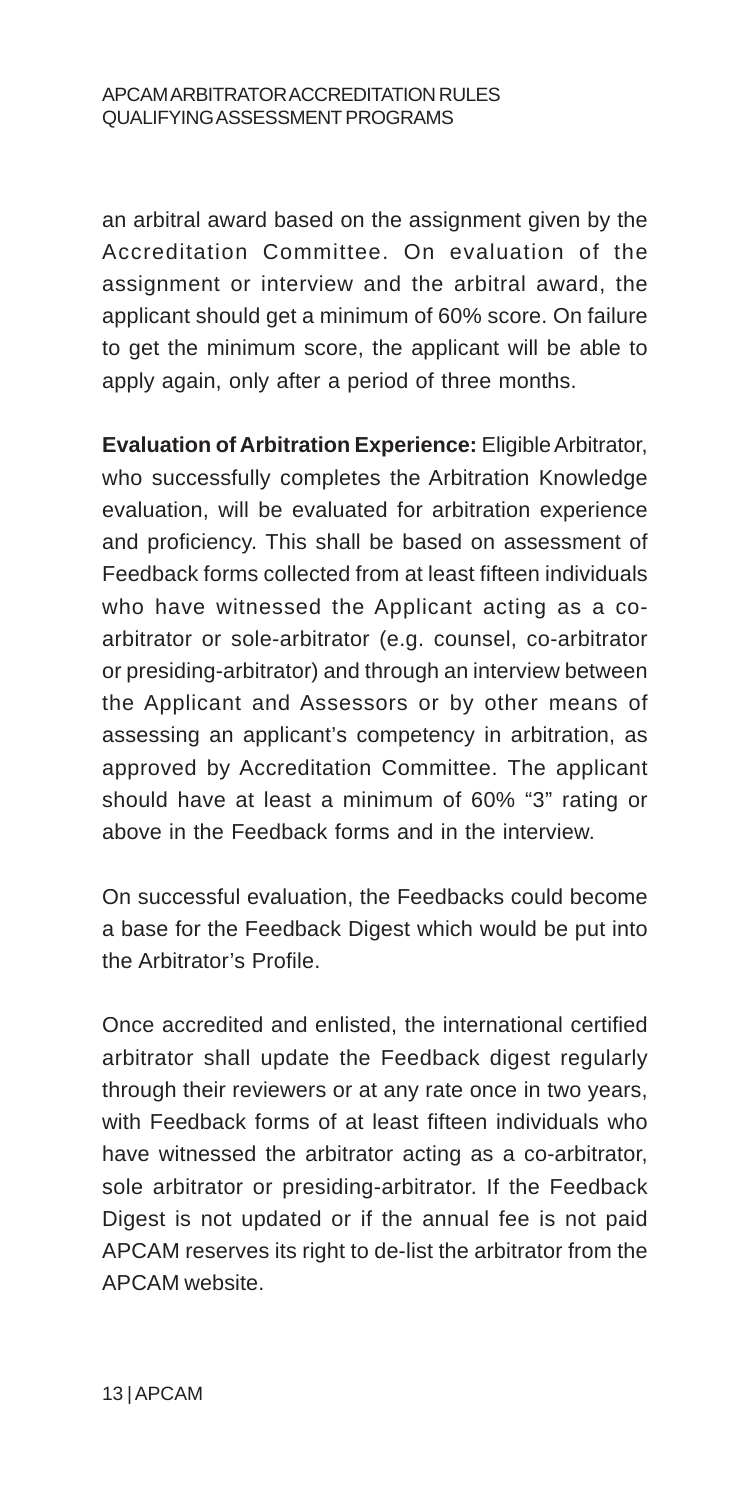**Assessors & Fee:** The Assessors for QAP-3 will comprise of two selected APCAM International Certified Arbitrators. Fee for QAP-3: €225.00.

Annual Fees: The annual fees payable by an APCAM International Certified Arbitrator for listing in the APCAM website will be  $€100.00$ . The annual fees received will go towards supporting APCAM's work and operations in maintaining high standards of professional arbitration in the region, promoting arbitration and research initiatives. For new Arbitrators, fee will be payable within eight weeks of being notified that their application has been successful. For existing Arbitrators, fees are payable by 15 April of each calendar year.

#### **Records for Accreditation**

- 1. The applicant shall submit proof of arbitration experience. This could be records of appointment as arbitrator, copy of awards (with names of parties scored off) or certificate from the institution endorsing the appointment of the applicant as arbitrator.
- 2. The applicant shall be entitled to avail the benefit of attendance in recognized CPD programs, like arbitration workshops, seminars, conferences, training programs, courses. The self-attested certificates of such programs shall be produced for availing this.

#### **APCAM EXPERIENCE QUALIFICATION PATH (EQP)**

The Experience Qualification Path (EQP) is an alternative path towards becoming an APCAM Certified or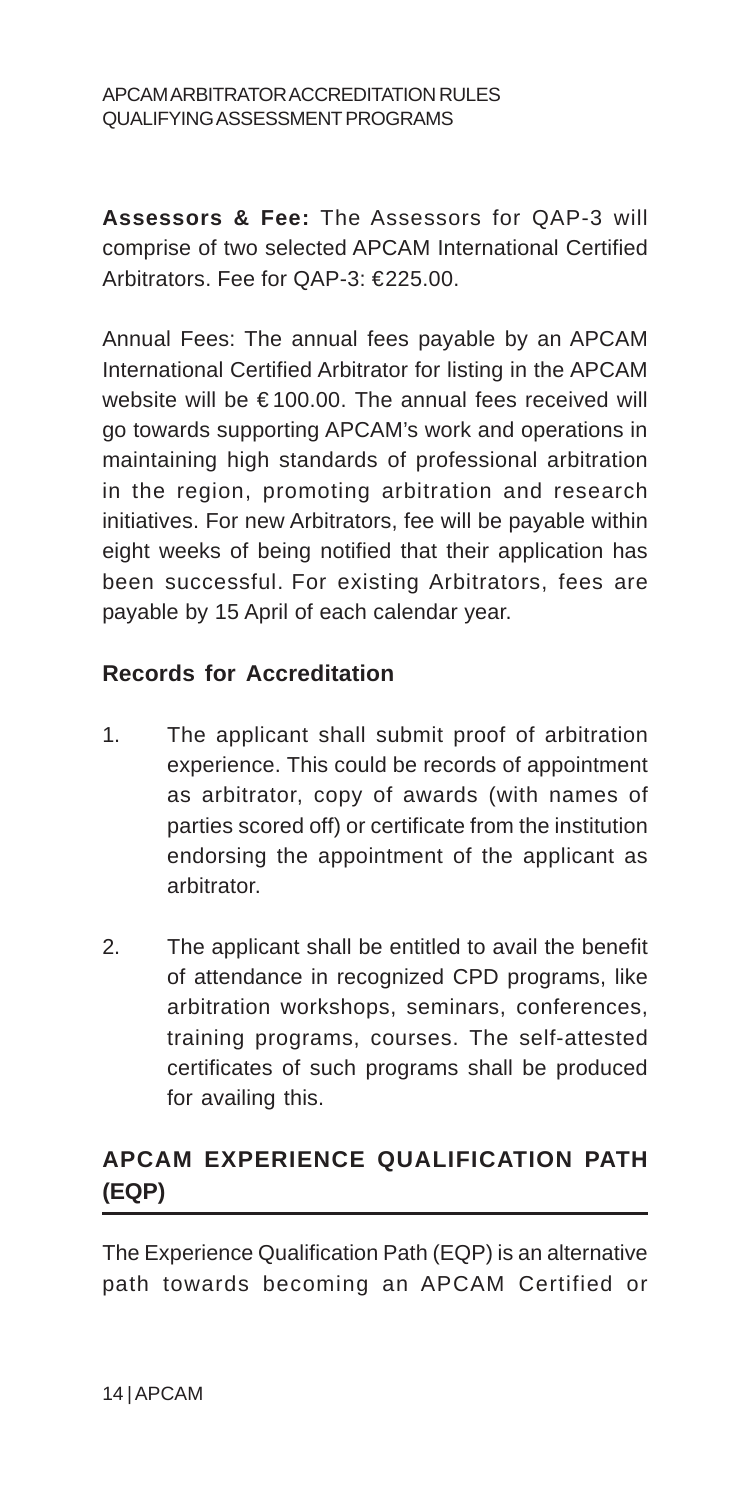International Certified Arbitrator under the APCAM Arbitrator Accreditation system. Through this system, APCAM recognizes the experience that is corresponding to the knowledge and proficiency required under the QAP's. There are two limbs under the EQP:

- € Arbitrators endorsed by an APCAM constituent member; and
- € Certified Arbitrators endorsed by other mutually recognised international certifying organisations.

#### **I. Endorsement by APCAM constituent members**

Under this process, an arbitrator may apply to become:

- (1) An APCAM Certified Arbitrator if they provide the following:
- an endorsement by an APCAM constituent member, stating that the applicant is an experienced practicing and active arbitrator under their panel of arbitrators and has a strong commitment to professionalism, esteemed values and integrity and has more than 5 years of experience.
- appoint a Reviewer to write a Feedback Digest based on Feedback forms collected from at least five individuals who have witnessed the Applicant acting as an arbitrator (e.g. counsel, co-arbitrator or presiding-arbitrator); and
- complete his/her Certified Arbitrator profile in accordance with APCAM Guidelines.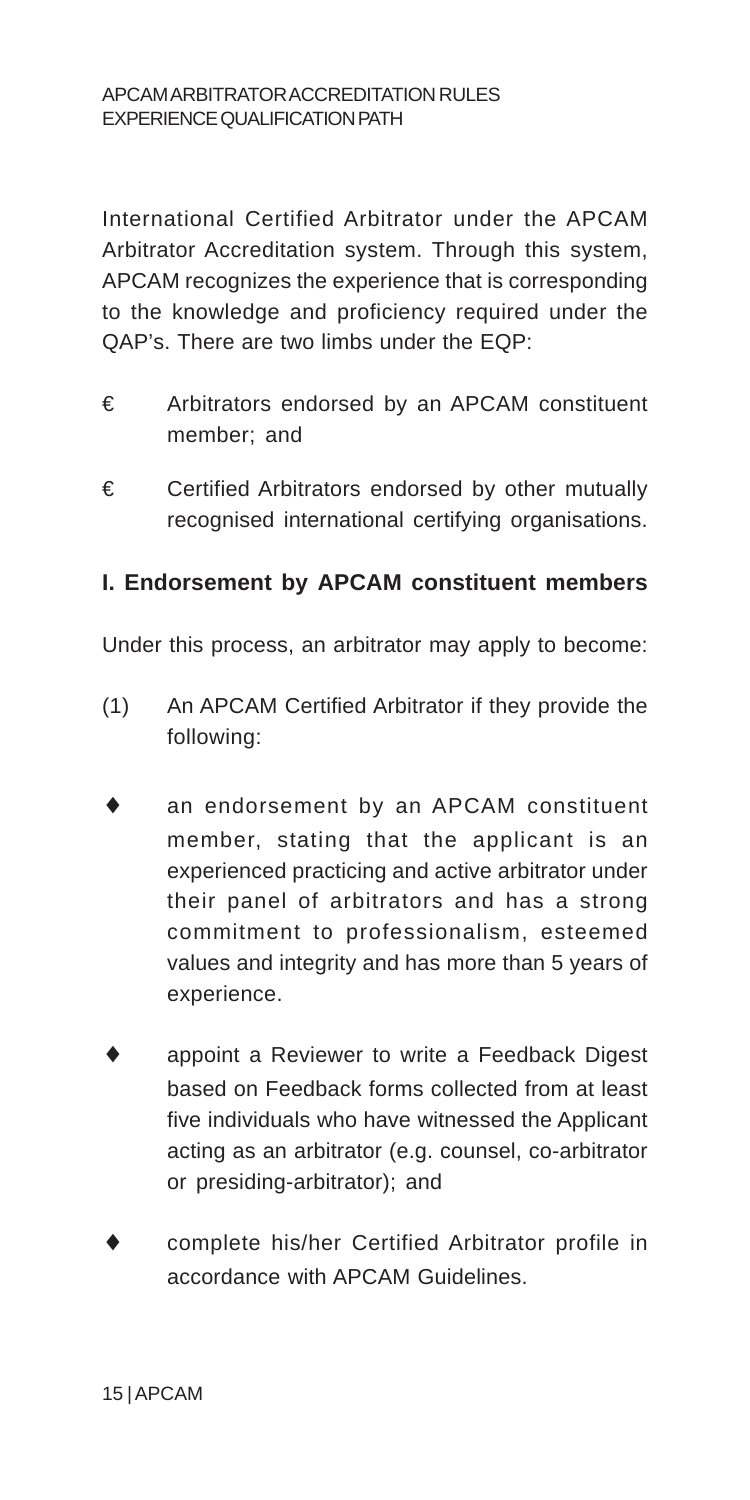- (2) An APCAM International Certified Arbitrator if they provide the following:
- an endorsement by an APCAM constituent member, stating that the applicant is an experienced practicing and active arbitrator under their panel of arbitrators and has reached a high standard of excellence and proficiency and further signifies that (s)he has a strong commitment to professionalism, esteemed values and integrity and has more than 10 years of experience.
- appoint a Reviewer to write a Feedback Digest based on Feedback forms collected from at least fifteen individuals who have witnessed the Applicant acting as an arbitrator (e.g. counsel, coarbitrator or presiding-arbitrator); and
- complete his/her Certified International Arbitrator profile in accordance with APCAM Guidelines.

This path is only available for a period of six months from the date from which the institution has been accepted as a constituent member of APCAM.

The applicant may apply under QAP-2 or QAP-3, based on the certification required, but is not required to complete the arbitration knowledge and experience evaluation.

#### **II. Certified Arbitrators from other international organisations**

Certifications given by other international organisations may also follow the same procedure under clause-I, once such institutions are recognised by APCAM and mutual recognition of APCAM accreditation is given by such organisation.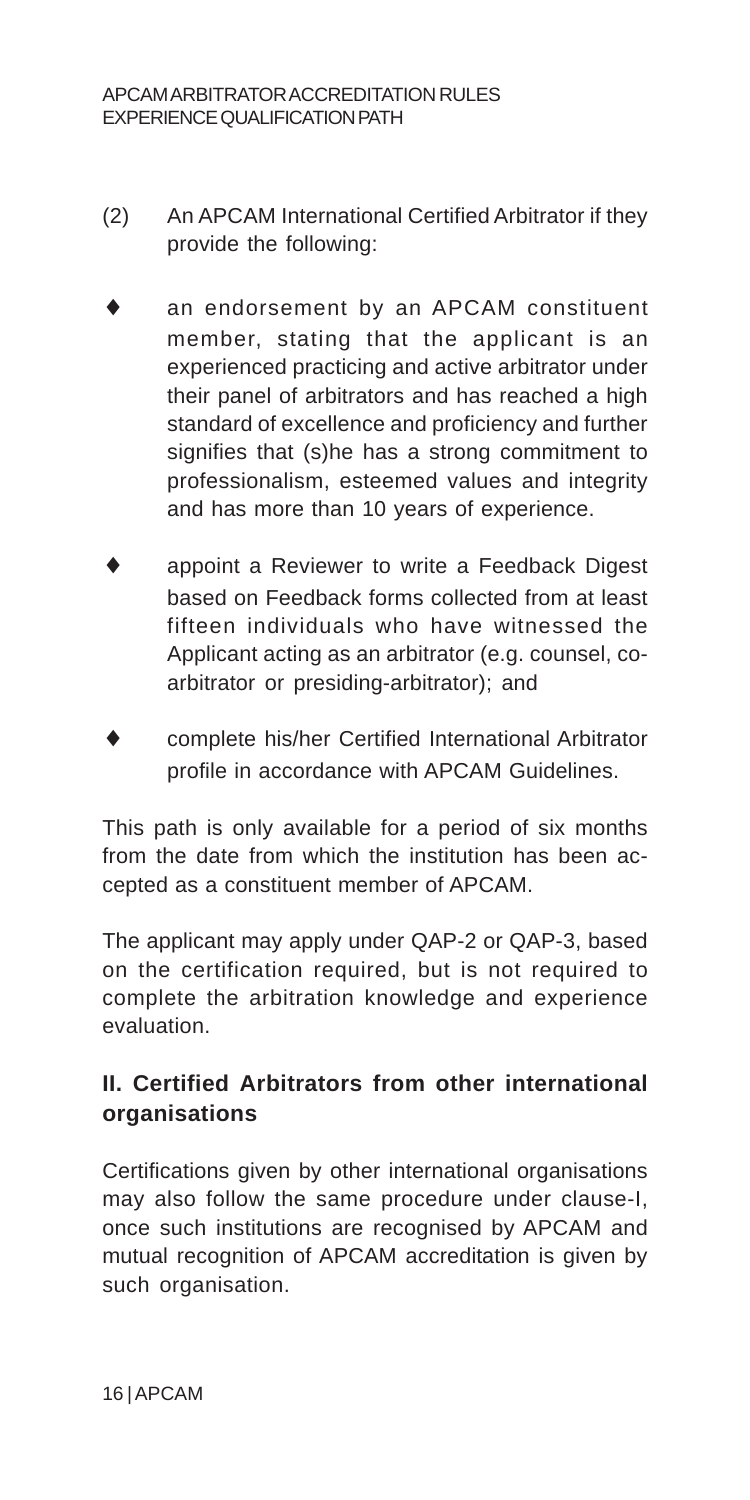#### **APCAM REVIEWER**

APCAM Reviewers shall be the constituent members of APCAM, who shall make a list of International Certified Arbitrators who will act as Reviewers. Every APCAM certified and international certified Arbitrator empanelled with APCAM shall mandatorily select a Reviewer of his choice from the list of Reviewers available. The Reviewer selected by an arbitrator should not be a member of the family, or someone who is subordinate to the arbitrator in a professional relationship. The Reviewer shall be responsible for preparing the Feedback Digest of the arbitrator as per the APCAM Guidelines. The identity of the Reviewer will be mentioned in the Arbitrator's Feedback Digest. The Reviewer will also receive future Feedbacks for updating the Arbitrator's Feedback Digest as required to maintain the Certification.

#### **APCAM ASSESSOR AND PROCEDURE FOR CONSISTENT QAP EVALUATION**

APCAM Certified Arbitrator or International Certified Arbitrator or such other eminent and experienced person from the field of arbitration may be appointed as Assessor under the respective QAP for evaluating arbitrator accreditation process.

For evaluating the arbitrators under QAP, the Assessors will be given guidelines for evaluating arbitration knowledge and arbitration skills. This is to ensure that the QAP Assessors evaluate the applicants on a consistent application of high-quality standards. The adherence to the guidelines also confirms that the standard of evaluation and outcome is the same for all Assessors, in identical situations, thereby ensuring the consistency of appraisal ratings. Assessors will assess applicants based on the written documentation and interview, as per the Guidelines given to them.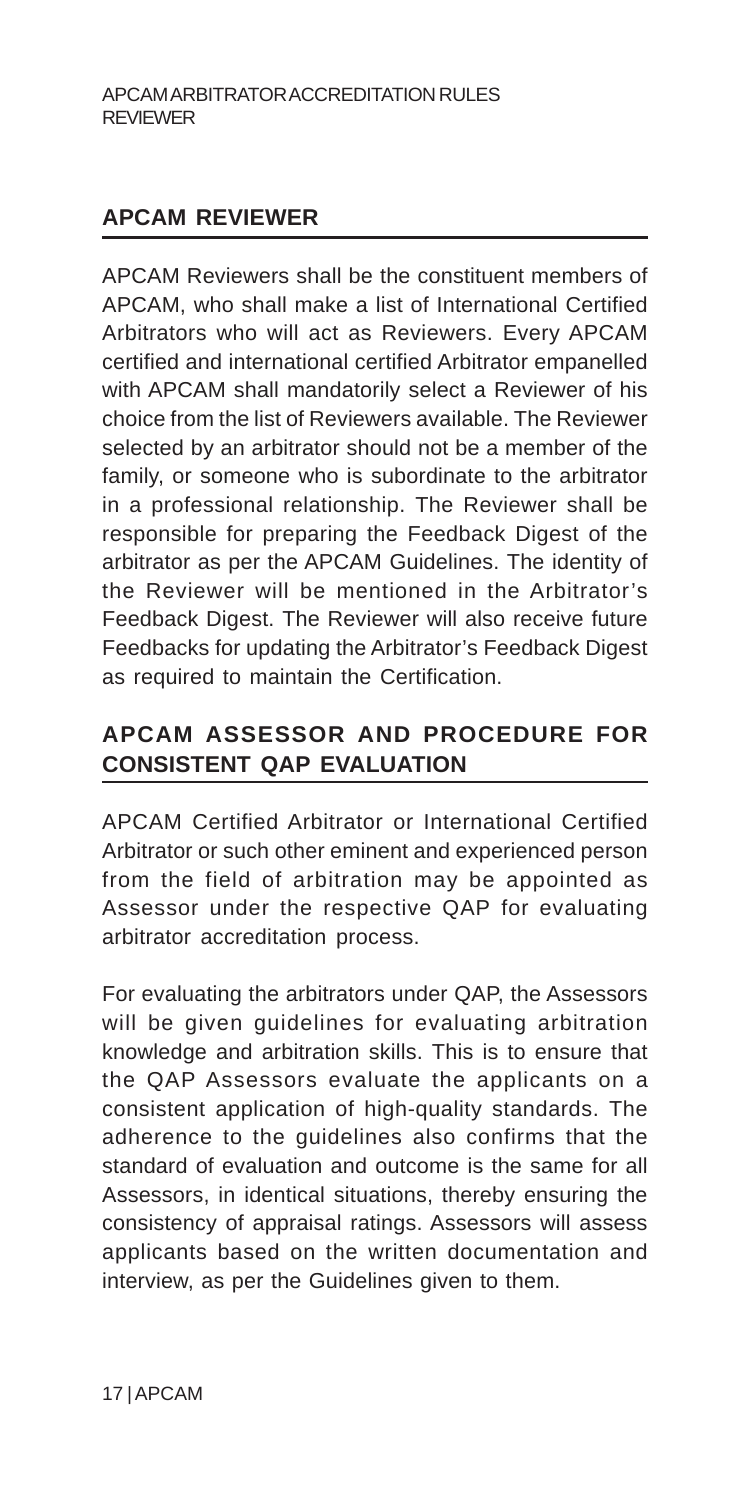APCAM will monitor that the Assessors evaluate the applicants based on the guidelines. APCAM Accreditation Committee shall also monitor the performance and practice of the Assessors based on their (i) responsiveness, (ii) timeliness, (iii) meticulousness, and (iv) impartiality. Assessors will be invited to assist APCAM to improve the QAP and to develop the high standards.

The Assessors are independent of the Institution and have no administrative connection with the Institution. Those Assessors who are members of the Governing Board or Committees of the Institution will be put in as Assessors along with another Assessor who is independent of such Board or Committee, for arbitrators who are connected with the administration of the Institution.

## **GUIDELINES TO ASSESSORS FOR QAP EVALUATION**

| <b>Arbitration Knowledge Evaluation:</b> |                                                                         |     |  |  |
|------------------------------------------|-------------------------------------------------------------------------|-----|--|--|
|                                          | Knowledge of arbitration /<br>specific topic theory:                    | 25% |  |  |
|                                          | Knowledge of arbitration rules:                                         | 15% |  |  |
|                                          | Knowledge of arbitrator ethics & code:                                  | 15% |  |  |
|                                          | Drafting of Arbitral Award:                                             | 20% |  |  |
| ✓                                        | Fairly & accurately presenting the matter<br>& assessment of the issue: | 15% |  |  |
|                                          | Conforming with time schedule and<br>number of words:                   | 10% |  |  |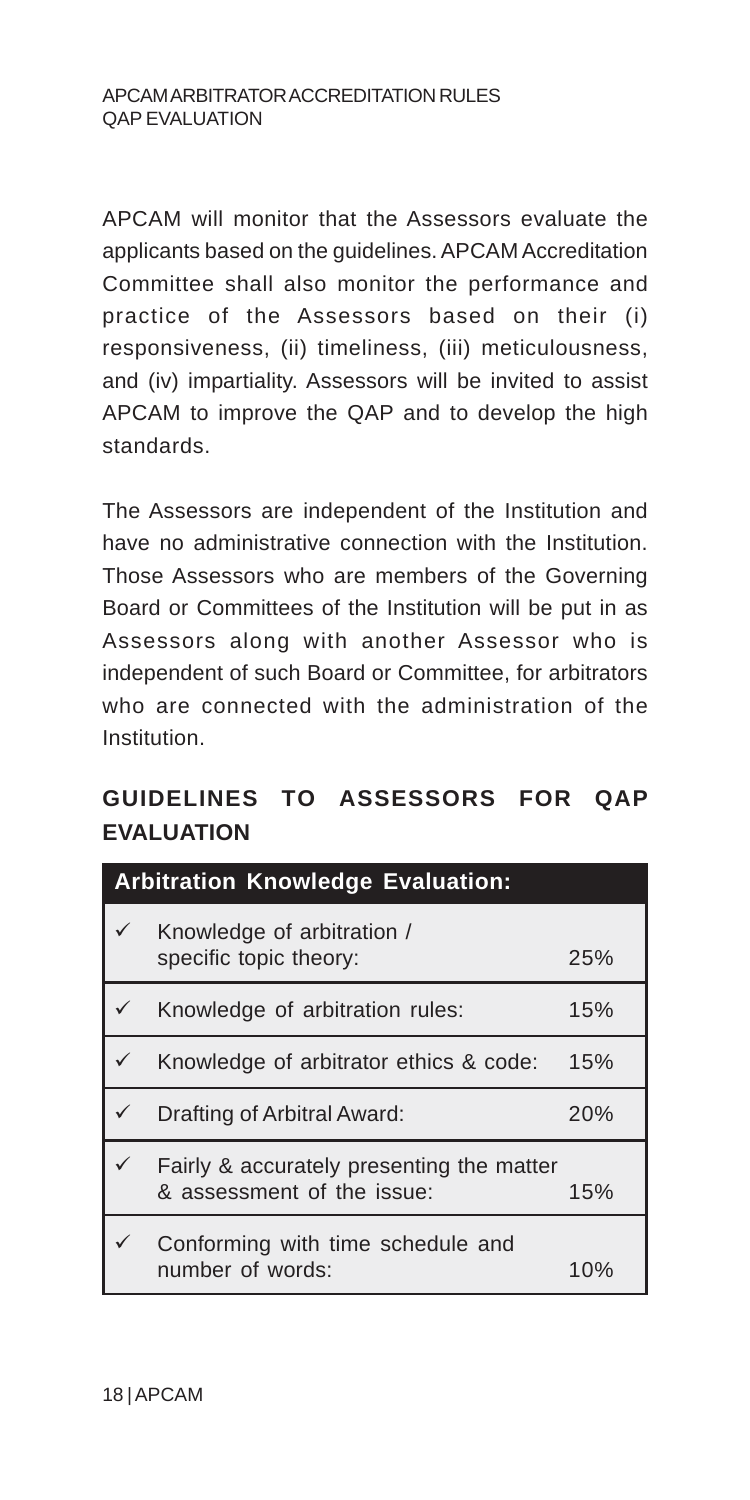| <b>Arbitration Skill Evaluation:</b> |                                                                   |     |  |
|--------------------------------------|-------------------------------------------------------------------|-----|--|
| ✓                                    | Ingenuity and ability to communicate<br>and facilitate dialogues: | 20% |  |
|                                      | Style, Poise, Courtesy & Demeanour:                               | 10% |  |
|                                      | Understanding of arbitration theory &<br>practice:                | 10% |  |
|                                      | Covering the topics pertaining to<br>the dispute:                 | 20% |  |
|                                      | Reflection of experience as an Arbitrator: 10%                    |     |  |
| ✓                                    | Time Management & Organization:                                   | 10% |  |
|                                      | Structuring the arbitration process in a<br>professional manner:  | 20% |  |

 $\longrightarrow 0$